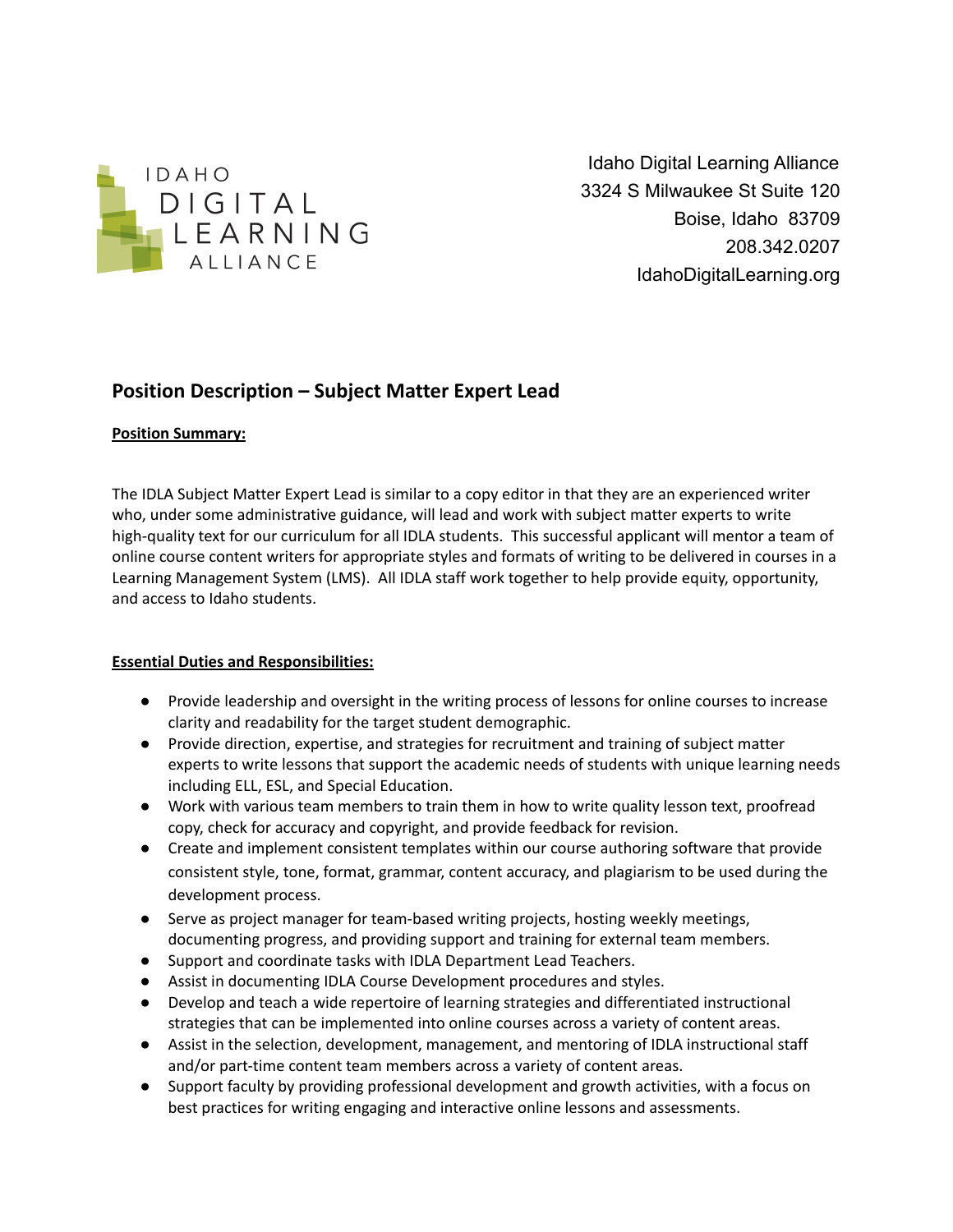- Serve as a statewide online writing specialist, providing collaboration and assistance to IDLA stakeholders.
- Conduct research and ongoing evaluation of online course content and assessment writing best practices.
- Represent IDLA with a high level of professionalism in various stakeholder meetings and events.
- Quickly learn new technologies.
- Maintain important records efficiently and accurately.
- Maintain confidentiality of information processed or prepared.
- Perform duties and responsibilities independently.
- Establish and maintain effective working relationships with other IDLA employees, supervisory personnel, State and local elected officials, and the public.
- Perform multiple tasks simultaneously, including handling interruptions, and return to and complete tasks in a timely manner.
- Perform time management and scheduling functions, meet deadlines, and set project priorities, including following up on such functions or projects.
- Perform duties with awareness of all requirements and IDLA policies.
- Other duties as assigned.

#### **Minimum Qualifications:**

- Bachelor's Degree in education or English, journalism, or writing-related field
- Two years of experience with writing lessons or leading curriculum projects in an educational setting
- Must be detailed-oriented and highly organized.
- Must possess positive, professional interpersonal skills.
- Must demonstrate the ability to work efficiently but with high attention to details.
- Must have experience training others, preferably ages 5-adult.
- Must have deep knowledge of copyright law.

## **Desired Qualifications:**

- Idaho Teaching Certificate (secondary, elementary, specialist)
- Experience in educational technology, online learning, or curriculum & instruction
- Three years of classroom experience/background in K-12 and/or higher education
- Experience using the Schoology Learning Management System (or similar LMS)
- Leadership experience in online learning curriculum development
- Experience leading professional development and/or training of teachers

## **Physical and Mental Demands:**

The physical and mental demands described here are representative of those that must be met by employees to successfully perform the essential functions of this position. Reasonable accommodations may be made to enable individuals with disabilities to perform the essential functions.